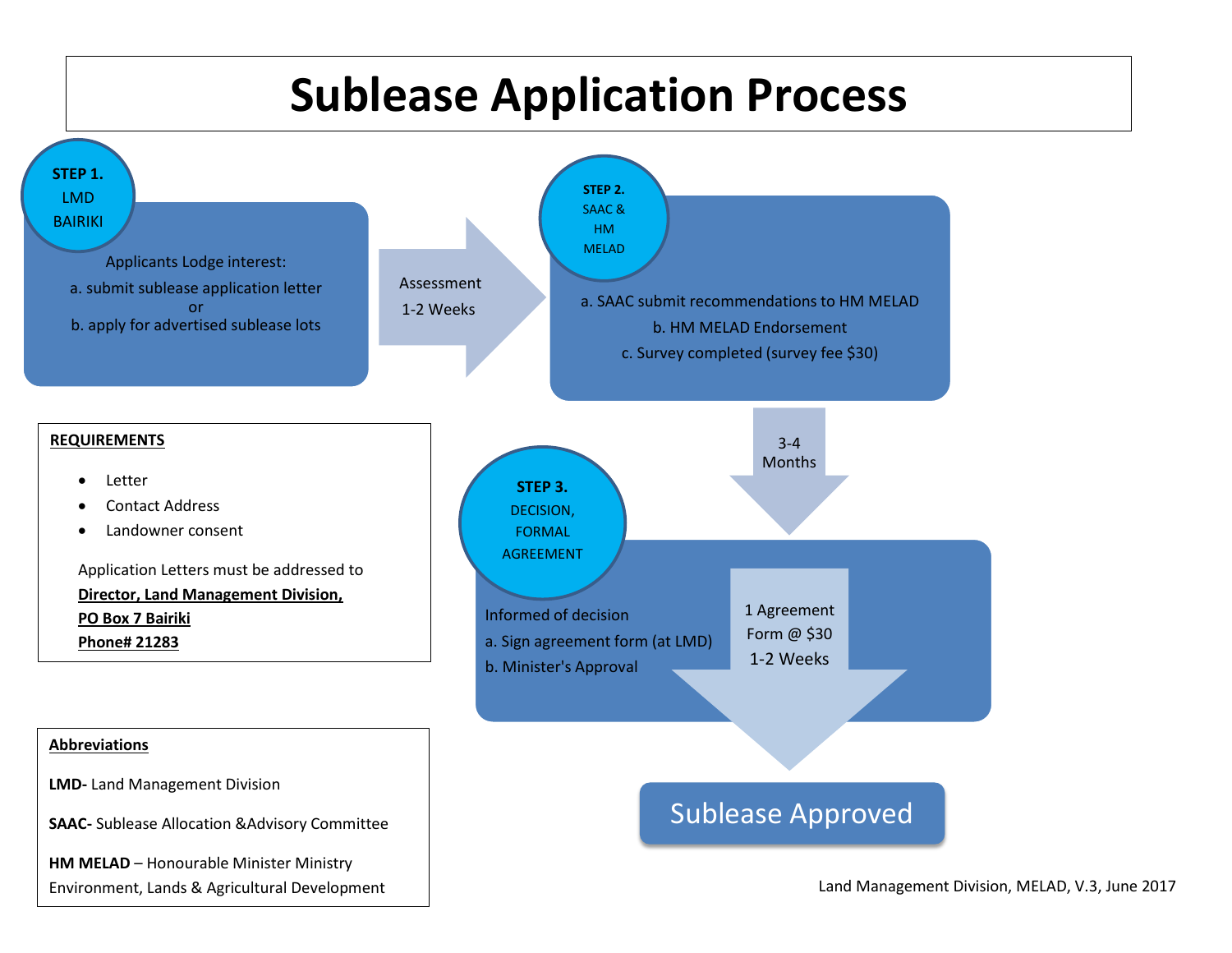**MISE**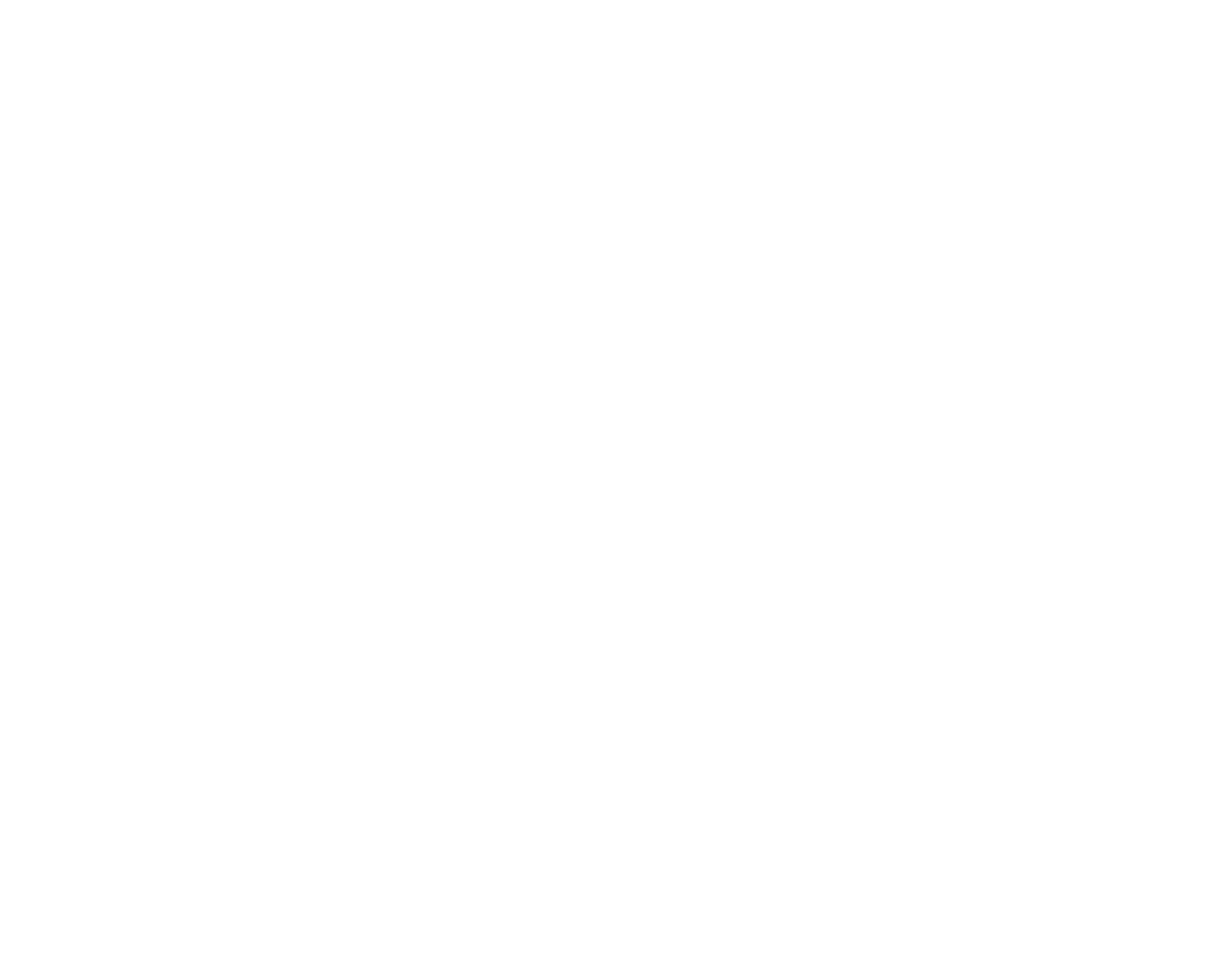## **Seawall, Land Reclamation & Platform Application Process**



Each agency to follow up and check compliance with the approval Ministry of Fisheries use a shoreline mapping program ECD compliance monitoring / enforcement LMD Visit the site to check that the seawall is within the property boundary.

## **Abbreviations**

**FMC**- Foreshore Management Committee

**MFMRD**- Ministry of Fisheries & Marine Resources Development

**LMD -** Land Management Division

**MPWU**- Ministry of Public Works & Utilities

**ECD** – Environment & Conservation Division MELAD

Land Management Division, MELAD, V.3, June 2017